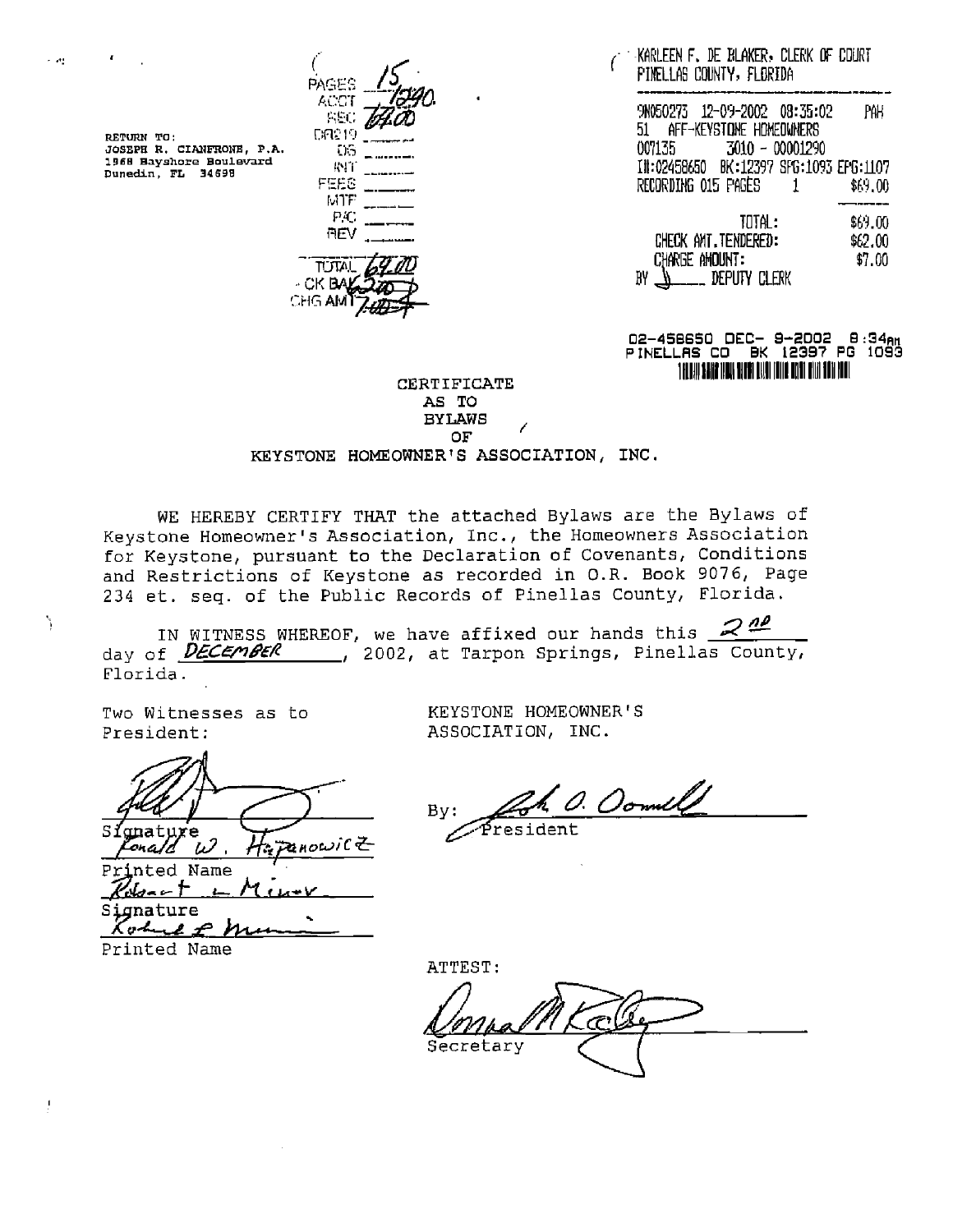PINELLAS COUNTY FLA OF FLORIDA 12397 PG 1084

COUNTY OF PINELLAS

THE OF FLORIDA<br>
STATE OF FLORIDA<br>
COUNTY OF PINELLAS<br>
ALLER ME, the undersigned authority, personally appeared<br>  $\frac{\hat{\mu}_d A \quad \text{DM}}{\text{L}}$  and secretary, respectively, of Keystone Homeowner's and authority, personally appeared<br>and *AAAAA KALEG* The Controllecture of Keystone Homeowner's Association, Inc., and they jointly and severally acknowledged before me that they freely and voluntarily executed the same as such officers, under authority vested in them by said corporation. They are personally known to me or have produced and \_\_\_\_\_\_\_\_\_\_\_\_\_\_ (type of identification) as identification and did (did not) take an oath. l

WITNESS my hand and official seal in the County and State last<br>aforesaid, this  $\mathcal{A}_{\mathcal{N}}$  day of  $\mathcal{A}_{\mathcal{N}}$  (167, 2002.

Notary Pub

My commission expires: COAASPSE OFFICIAL NOTARY SEAL a PUg, yERORAH J MYERS-DANCY

ì

COMMISSICN NUMBER GENERAL GENERAL MEDICINES

M: \REYSTONE\ By-Laws-Cert.Rec. frm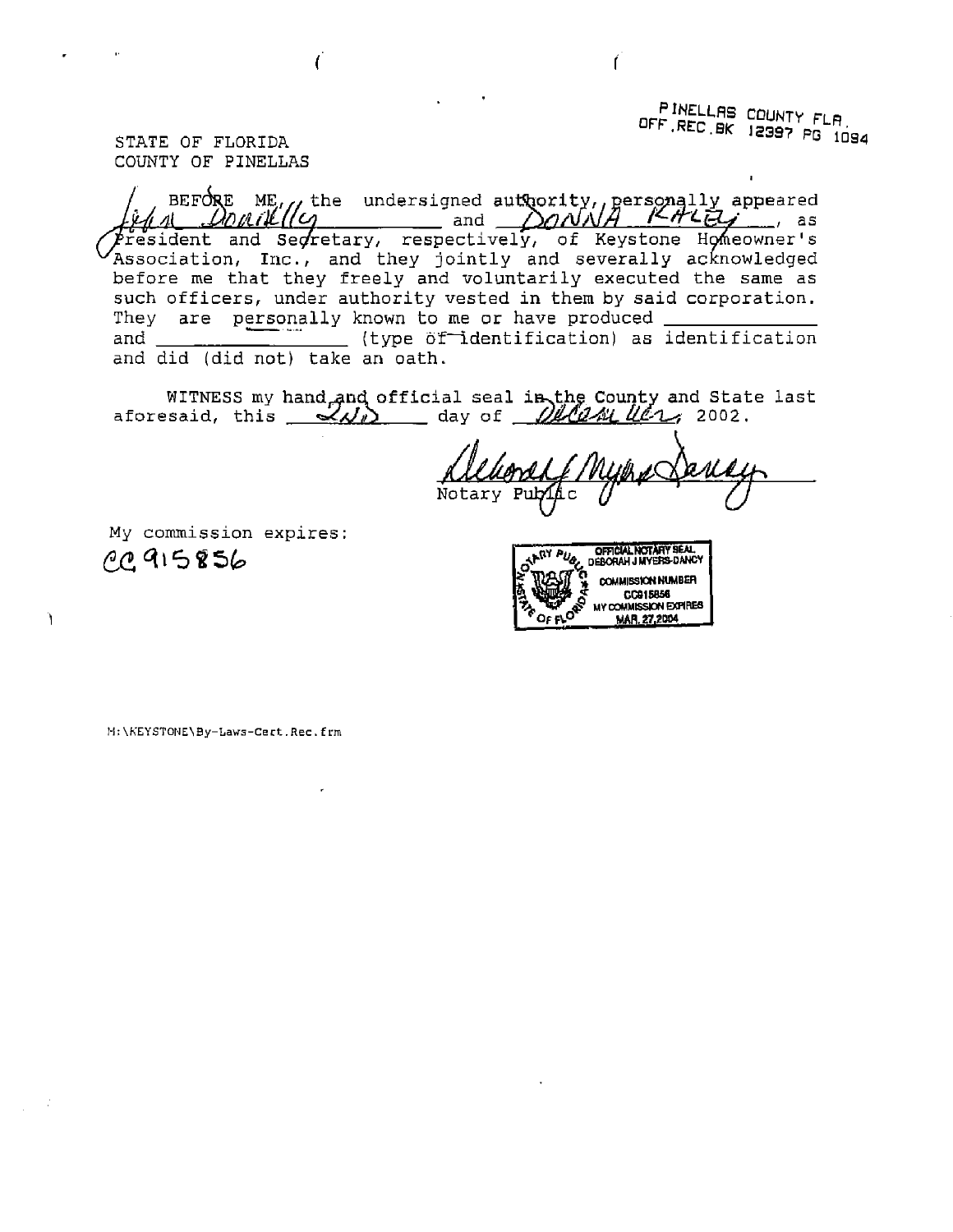

 $-$  (

PINELLAS COUNTY FLA.<br>OF OFF REC BK 12397 PG 1095

## KEYSTONE HOMEOWNER'S ASSOCIATION, INC.

# ARTICLE | - NAME AND LOCATION

The name of the corporation is Keystone Homeowner's Association, Inc., hereinafter referred to as the "Association". The principal office of the corporation shall be located at 4320 West Kennedy Boulevard, Tampa, Fiorlda 33609, or at such other place as is designated by the Board of Directors, but meeting of members and directors may be held at such places within Pinellas County, Florida, as may be designated by the Board of Directors.

### ARTICLE II - DEFINITIONS

The definitions as set out in the Declaration of Covenants, Conditions and Restrictions of Keystone Declaration are hereby incorporated by reference.

#### ARTICLE Ill - MEETING OF MEMBERS

**Section 1. Annual Meeting.** The first annual meeting of the members shall  $\mathcal{E}^{\mathcal{C}^{\mathcal{C}^{\mathcal{C}}}}$  be held within one year from the date of incorporation of the Association,  $\Gamma_{\bullet}^{\bullet}$ <sub>k $\gamma$ </sub>) $^{\circ>}$ and each subsequent regular annual meeting of the members shall be held on the same day of the same month of each year thereafter, at the hour of seven o'ciock p.m. If the day for the annual meeting of the members is a legal holiday, the meeting will be held at the same hour on the first day follawing which is not a legal holiday.

Section 2. Special Meetings. Special meetings of the members may be called al any time president or the board of directors, or when requested in writing by the members who are entitled to vote one-fourth (1/4) of all of the votes of the Class A or Class B membership.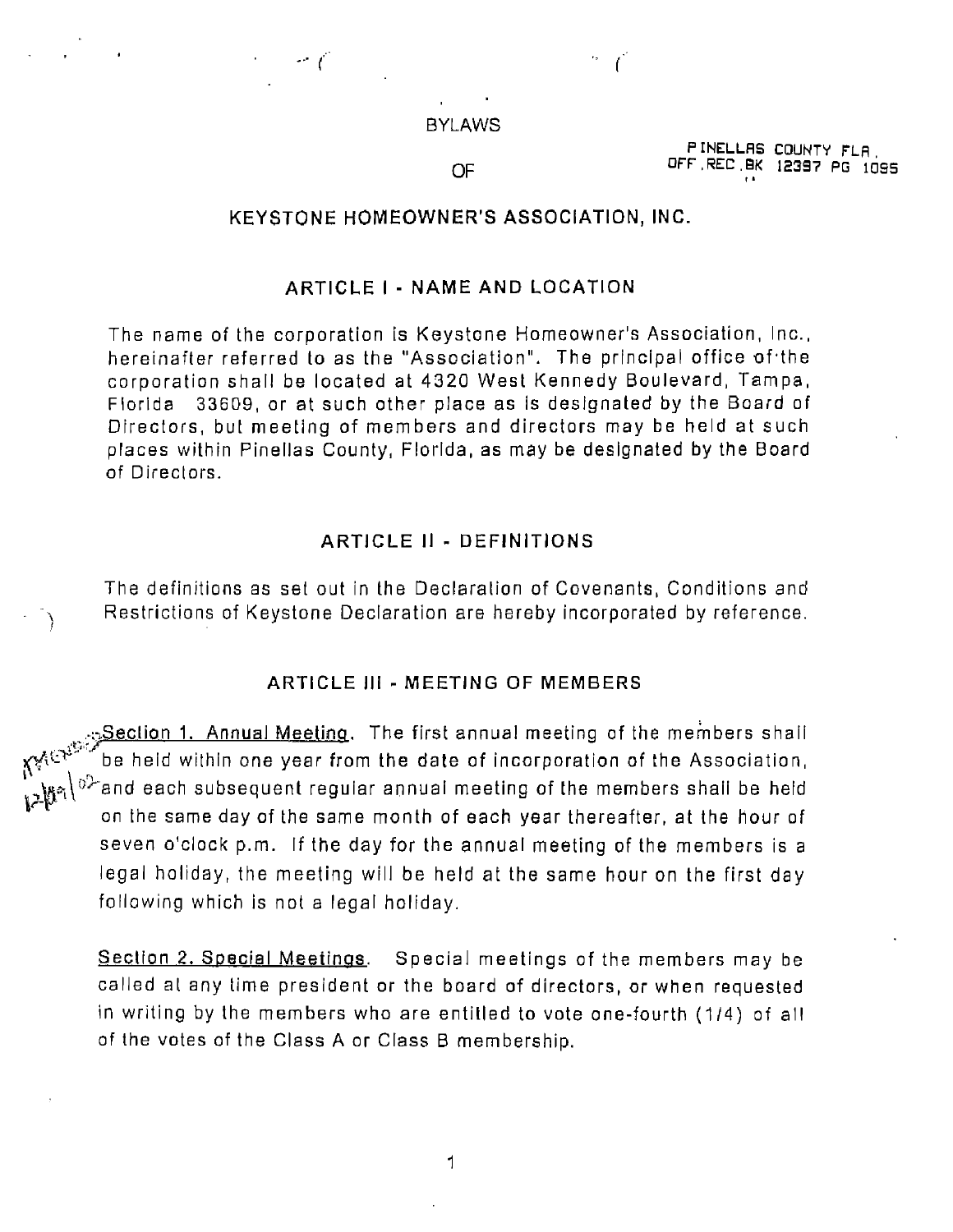<sup>|</sup>( 2INELLAS COUNTY FLA. OFF .REC.BK 12397 PG i696

Section 3. Notice of Meetings. A written notice of each meeting of members shall be given by, or at the direction of, the secretary or person authorized to call the meeting, by mailing a copy of such notice, postage prepaid, at least 15 days before such meeting to each member entitled to vote thereat, addressed ta the member's address last appearing on the books of the Association or supplied by such member to the Association for the purpose of notice. Such notice shall specify the place, day and hour of the meeting, and, in the case of a special meeting, the purpose of the meeting.

Section 4. Quorum. The presence at the meeting of members entitled to cast, or of limited or general proxies entitled to cast, one-tenth (1/10) of the votes af each class of membership shall constitute a quorum for any action except as otherwise provided tn the Articles lees of Incorporation, the Declaration or these By-Laws. If, however, such quorum shall nat be present or represented at any meeting, the members entitled to vote thereat shall have the power to adjourn the meeting from time to lime, wilhout notice other than announcement at the meeting, until a quorum as aforesaid shall be present or be represented. Unless otherwise provided in these By-Law, Articles of Incorporation or Declaration, decisions shall be made by a majority of the voting interests represented at a meeting at which a quorum is present.  $\epsilon$ 

 $\Delta$ 

 $\mathbf{I}$ 

Section 5. Proxies. At all meeting of members, each member may vote in person or by limited proxy. All proxies shall be in writing and filed with the secretary. Every proxy shall be effective only for the specific meeting for which originally given and any lawfully adjourned meeting thereaf A proxy is not valid for a period tonger than 90 days after the date of the first meeting for which it was given. A proxy is revocable at any time at the pleasure of the member who executes it. Limited proxies may also be used for votes taken to amend the Articles of Incorporation or By-Laws or for any matter that requires or permits a vote of the homeowners.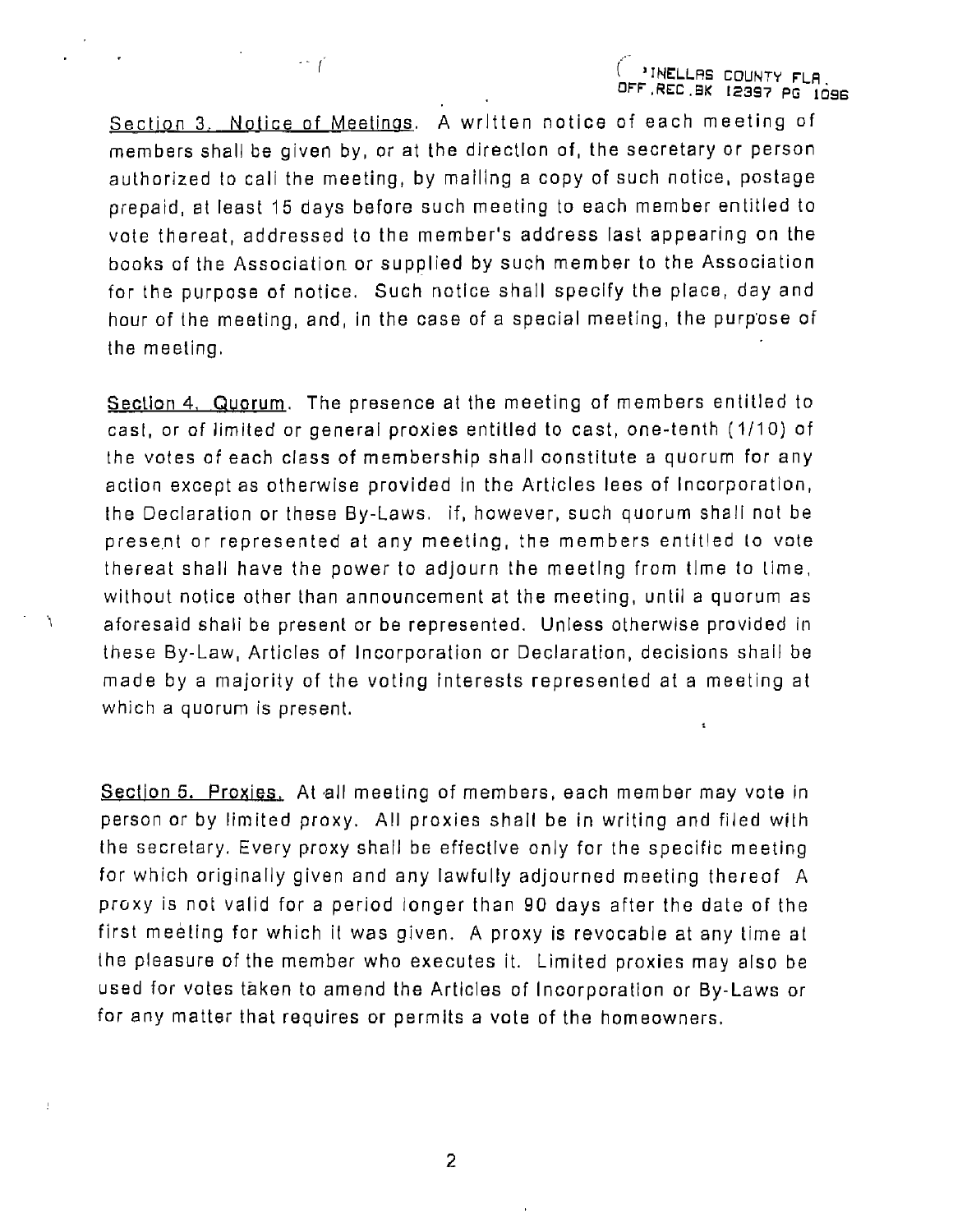# ARTICLE I] - DIRECTORS

 $\sim 10$ 

 $\mathbf{r}$ 

Y

Section 1. Number. The affairs of this association shall be managed by an initial board of three (3) directors. Thereafter the Board of Directors shall consist of at least three (3) members,

Section 2. Term of Office. The term of office for all directors is one year. The initial directors of the association set forth in the Articles of Incorporation shall hold office until the first annual meeting.

Section 3. Removal. Any director may be removed from the Board, with or without cause, by a majority vote of the members of the Association. In the event of death, resignation or removal of a director, his successor shall be selected by the remaining members of the Board and shall serve for the unexpired term of his predecessor.

Section 4. Compensation. No director shall receive compensation for any service he may render to the Association. However, any director may be reimbursed for his actual expenses incurred in the performance of his duties.

# ARTICLE V- NOMINATION AN ELECTION OF DIRECTORS

Section 1. Nomination. Nomination for election to the Board of Directors shall be made by a Nominating Committee. Nominations may also be made from the floor at the annual meeting. The Nominating Committee shall consist af a Chairman, who shall be a member of the Board of Directors, and two or more members of the Association. The Nominating Committee shall be appointed by the Board of Directors priar to each annual meeting of the members, to serve from the close of such annual meeting until the clase of the next annual meeting and such appointment shall be announced at each annual meeting The Nominating Committee shall make as many nominations for election to the Board of Directors as it shall in its discretion determine, but not less than the number of vacancies that are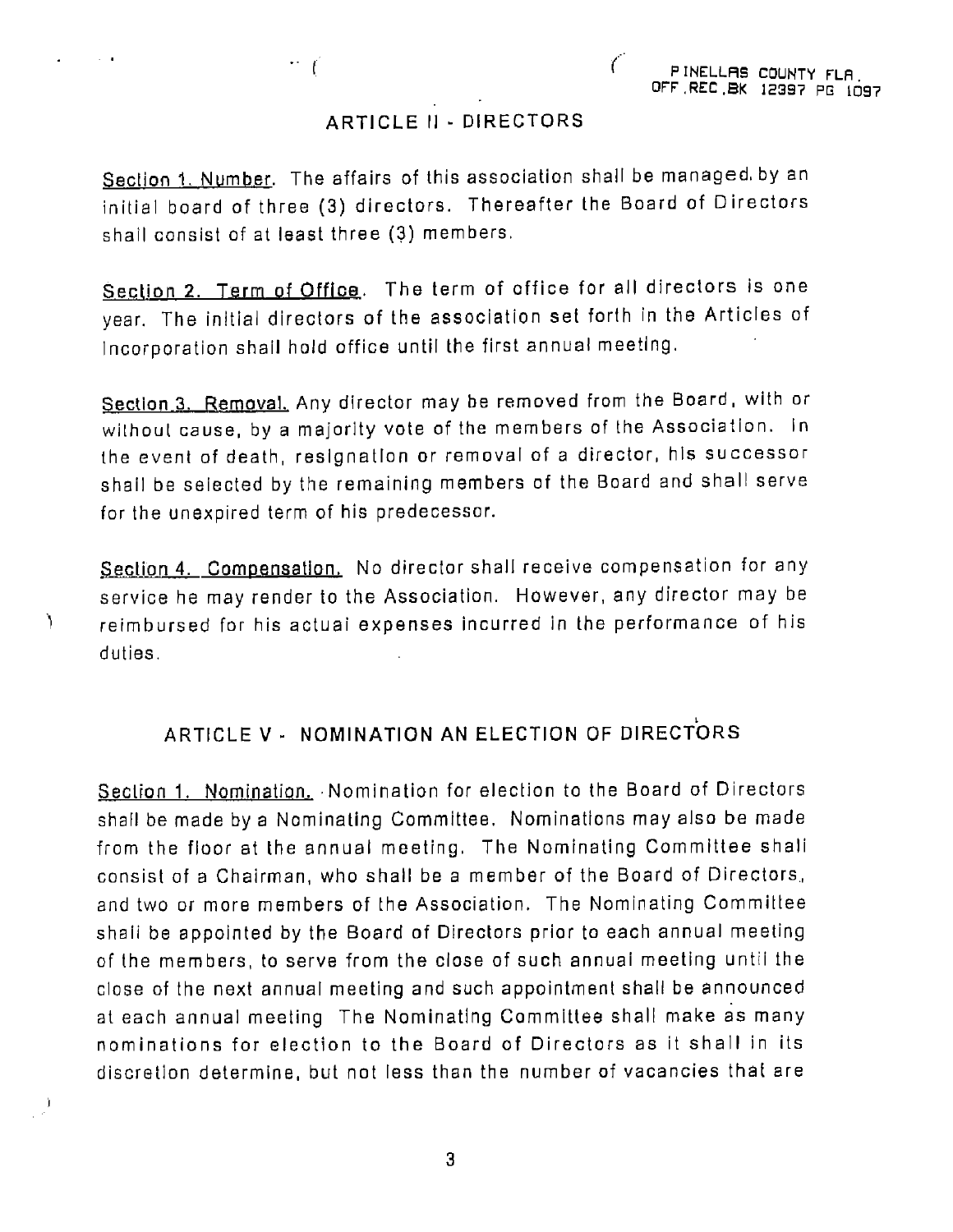ta

to be filled. Such nominations may be made from among members or nonmembers.

Section 2, Election. Election to the Board of Directors shall be by secret  $\epsilon$ s $^{\circledast}$ written ballot. At such election the members or their proxies may cast, in  $\mathsf{M}^{\natural\Box\blacksquare\blacksquare}$  respect to each vacancy, as many votes as they are entitled to exercise under the provisions of the Declaration The persons receiving the largest number of votes shall be elected. Cumulative voting is not permitted.

Section 3. Use of Proxy. For election of members of the Board of Directors, homeowners shall vote in person at a meeting of the homeowners or by a ballot that the homeowner personally casts.

# ARTICLE Vi - MEETING OF DIRECTORS

Section I. Meetings. Meeting of the Board of Directors shall be on a regular basis at such place and hour as may be fixed from time to time by Resolution of the Board. Should said meeting fall upon a legal holiday, then that meeting shall be held at the same time on the next day which is not a legal holiday.

Y

 $\mathbf{J}$ 

Section 2. Special Meeting. Special meetings of the Board of Directors shall be held when called by the president of the Association, or by any two directors, after not less than three (3) days notice to each director, Said natice may be waived prior to such meeting by unanimous consent of the Board.

Section 3, Quorum. A majority of the number of directors shall constitute a quorum for the transaction of business. Every act or decision done or made by a majority of the director spresent at a duly held meeting at which a quorum is present shall be regarded as the act of the Board.

Section 4, Action Without a Meeting. Any action which may be required or permitted to be taken at a meeting of the Board of Directors may be taken without a meeting if a consent in writing, setting forth the action sa taken is signed by all the members of the Board-of Directors; such

 $\boldsymbol{4}$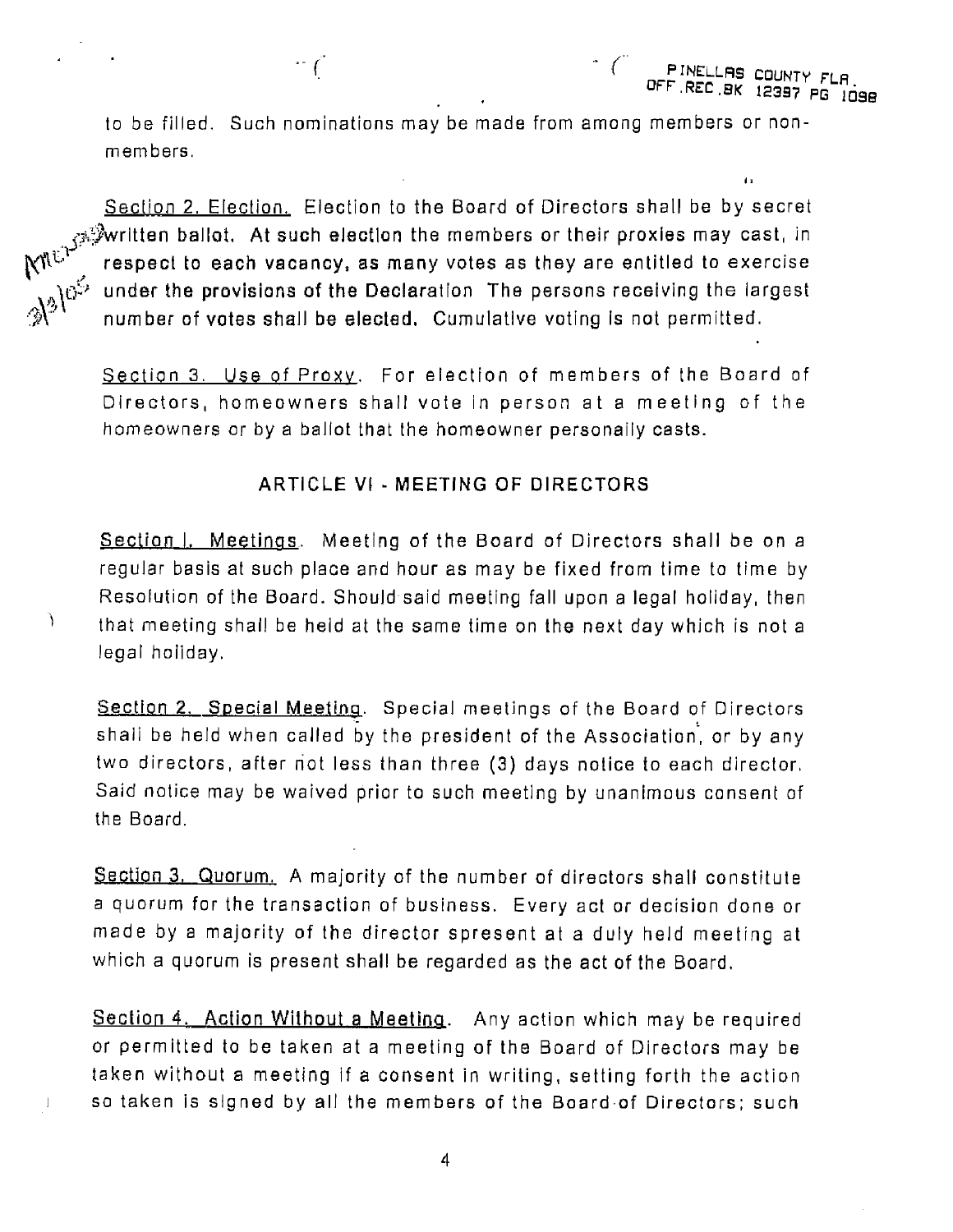consent shall be placed in the minute book of the Association with the minutes of the Board of Directors. Any action so approved shall have the same effect as though taken at a meeting of the directors.  $\mathcal{P}$ 

Section 5. Notice to Members. Meetings of the Board of Directors shall be open to all members, and notices of meetings shall be posed in a conspicuous place on the Association property at least 48 hours in advance, except in an emergency. Notice of any meeting in which assessments against parcels are to be established shall specifically contain a statement that assessments shall be considered and a statement of the nature of such assessments,

# ARTICLE Vil - POWERS AND DUTIES OF THE BOARD OF DIRECTORS

Section 1. Powers. The Association, by and through its Board of Directors, shall have the power ta:

Y

(a) adopt and publish rules and regulations governing the use of the Common Area and facilities, and the personal conduct af the members and their guests thereon, and to establish penalties for the infraction thereof;

(b) suspend the voting rights and right to use of the Common Areas of a member during any period in which such member shall be in defauit in the payment of any assessment levied by the Association. Such rights may also be suspended after notice and hearing, fora period not to exceed sixty (60) days for infraction of published rules and regulations.

(c) exercise for the Association all powers, duties and authorily vested in or delegated to this Association and not reserved to the membership by other provisions of these By-Laws, the Articles of Incorporation, or the Declaration;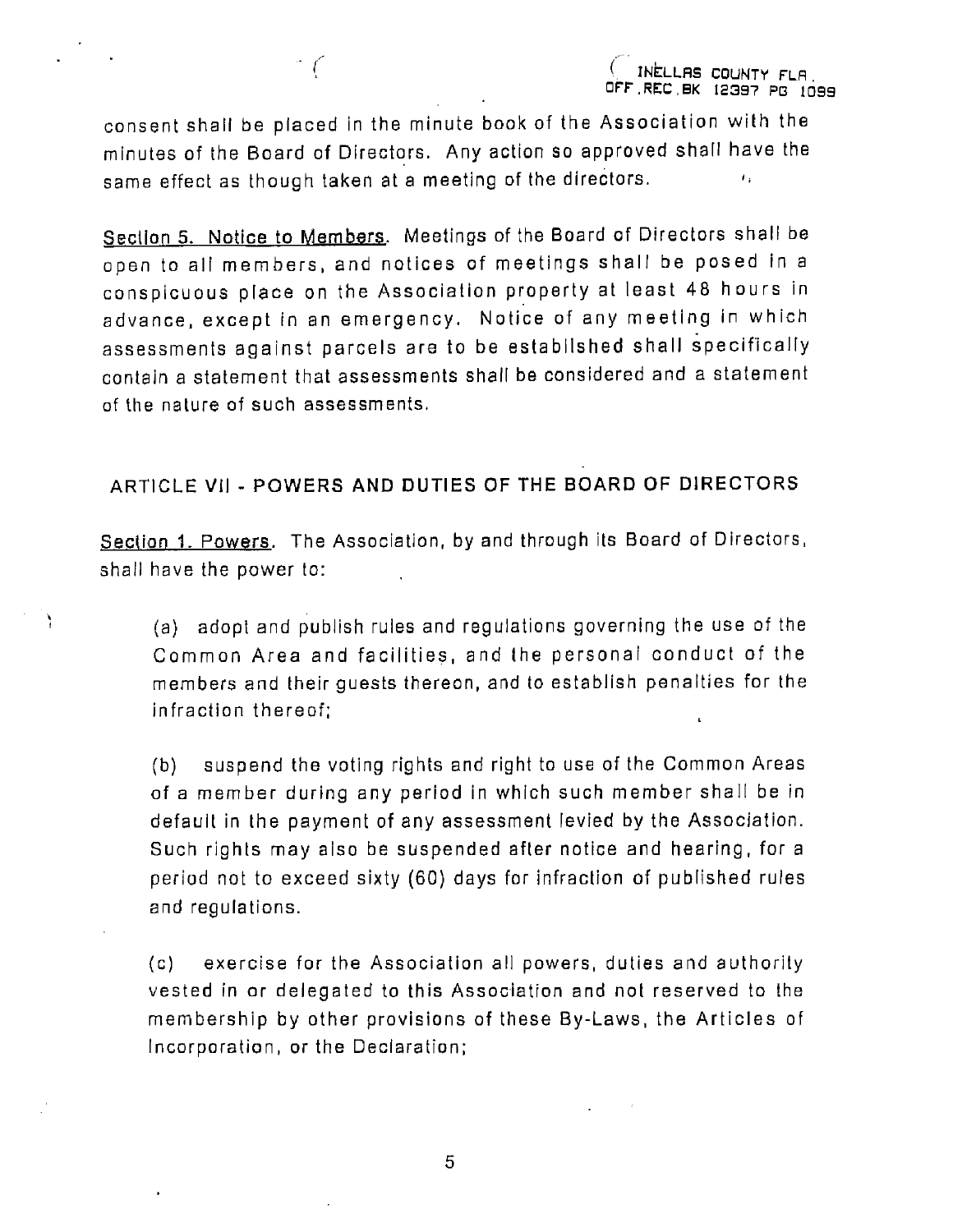(d) Declare the office of a member of the Board of Directors to be vacant in the event such member shall be absent from three (3) consecutive regular meetings of the Board of Directors; and  $\rightarrow$ ,

(e) employ a manager, an independent contractor, or such other employees as they deem necessary, and to prescribe their duties.

Section 2. Duties. It shall be the duty of the Association, by and through its Board af Directors, to:

(a) cause to be kept a complete record of all its acts and corporate affalrs and to present a statement thereof to the members at the annual meeting of the members, or at any special meeting when such statement is requested In writing by one-fourth (4/4) of the Class A members who are entitled to vote, at least ten (10) days prior to the annual meeting or special meeting;

(b) supervise all officers, agents and employees of this Association, and to see that their duties are properly performed;

(c) as more fully provided in the Declaration, to:

Y

(1) fix the amount of the annual assessment against each Lot at least thirty (30) days in advance of each annual assessment period; and

(2) send written notice of each assessment to every Owner subject thereto at least thirty (30) days in advance of each annual assessment period; and

(3) foreciose the lien against any property for which assessments are not paid within thirty (30) days after due date or to being an action at law against the Owner personally obligated to pay the same.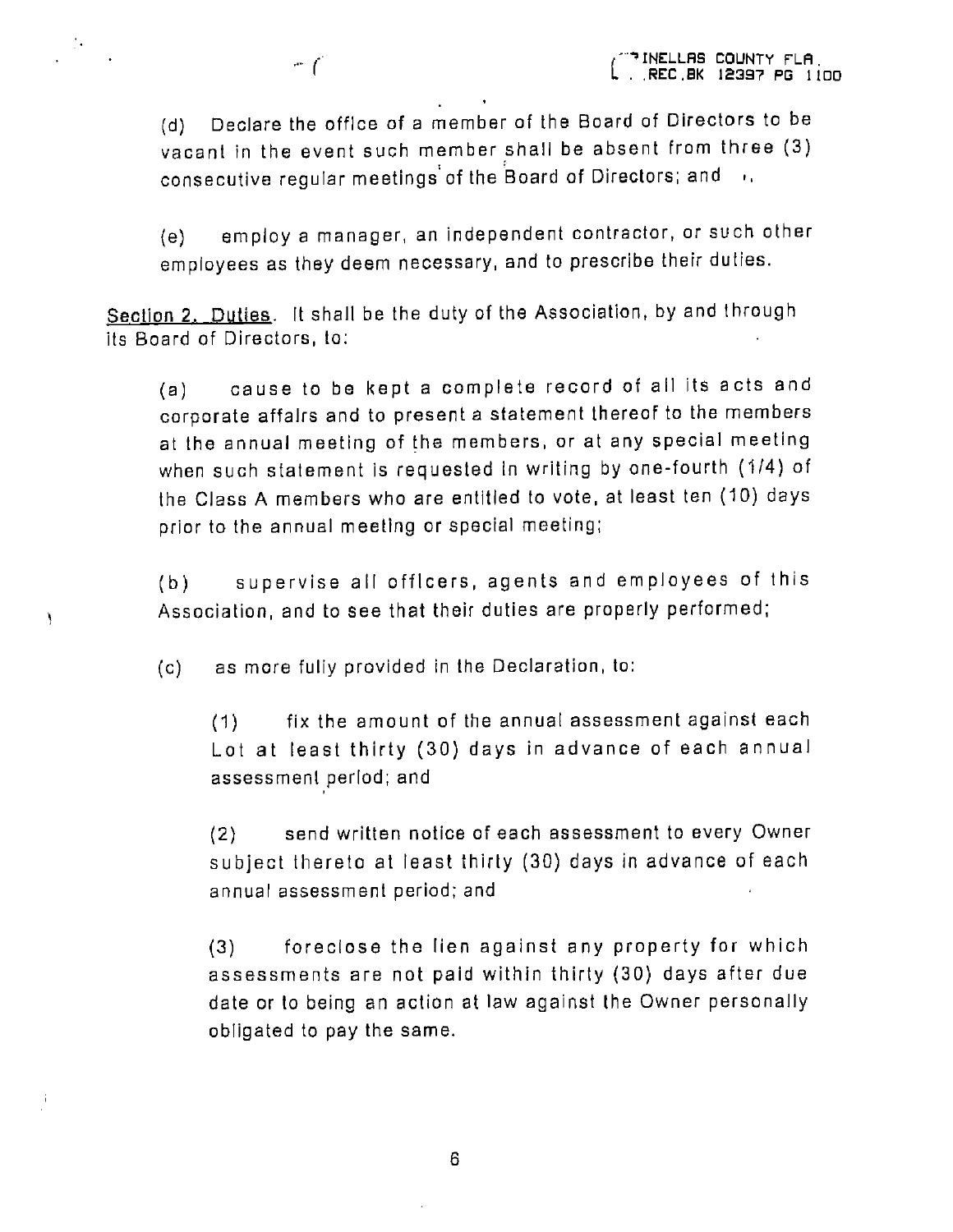(4) collect at first closing on the Lot the balance of the assessment owing for the remaining partion of the year.

(d) issue or to cause an appropriate office to issue, upon demand by any person, a certificate setting forth whether or not any assessment has been paid. Reasonable charges may be made by the Board for the issuance of these certificates. |f a certificate states an assessment has been paid, such certificate shall be conclusive evidence of such payment;

(8) procure and maintain adequate liabtlity and hazard insurance on property owned by the Association;

(f) Cause all officers or employees having fiscal responsibilities to be boned, as it may deem appropriate;

{g) cause the Common Area to be maintained;

Ì.

J

(h) establish prior to the beginning of the fiscal year and prior to setting the assessments for the coming year, an annual budget for the Association, including maintenance of common areas, and establish reserve accounts for replacement of those parts of the common elements which have a limited useful life span.

# ARTICLE VIII - OFFICERS AND THEIR DUTIES

Section 1. Enumeration Officers. The officers of the corporation shall consist of a president, and vice president, who shall at all times be member of the Board of Directors, a secretary, and a treasurer, and such other officers as the Board may from time to time by resolution create.

Section 2. Election of Officers. The election of officers shall take place at the first meeting of the Board af Directors following each annual meeting of the members.

 $\overline{7}$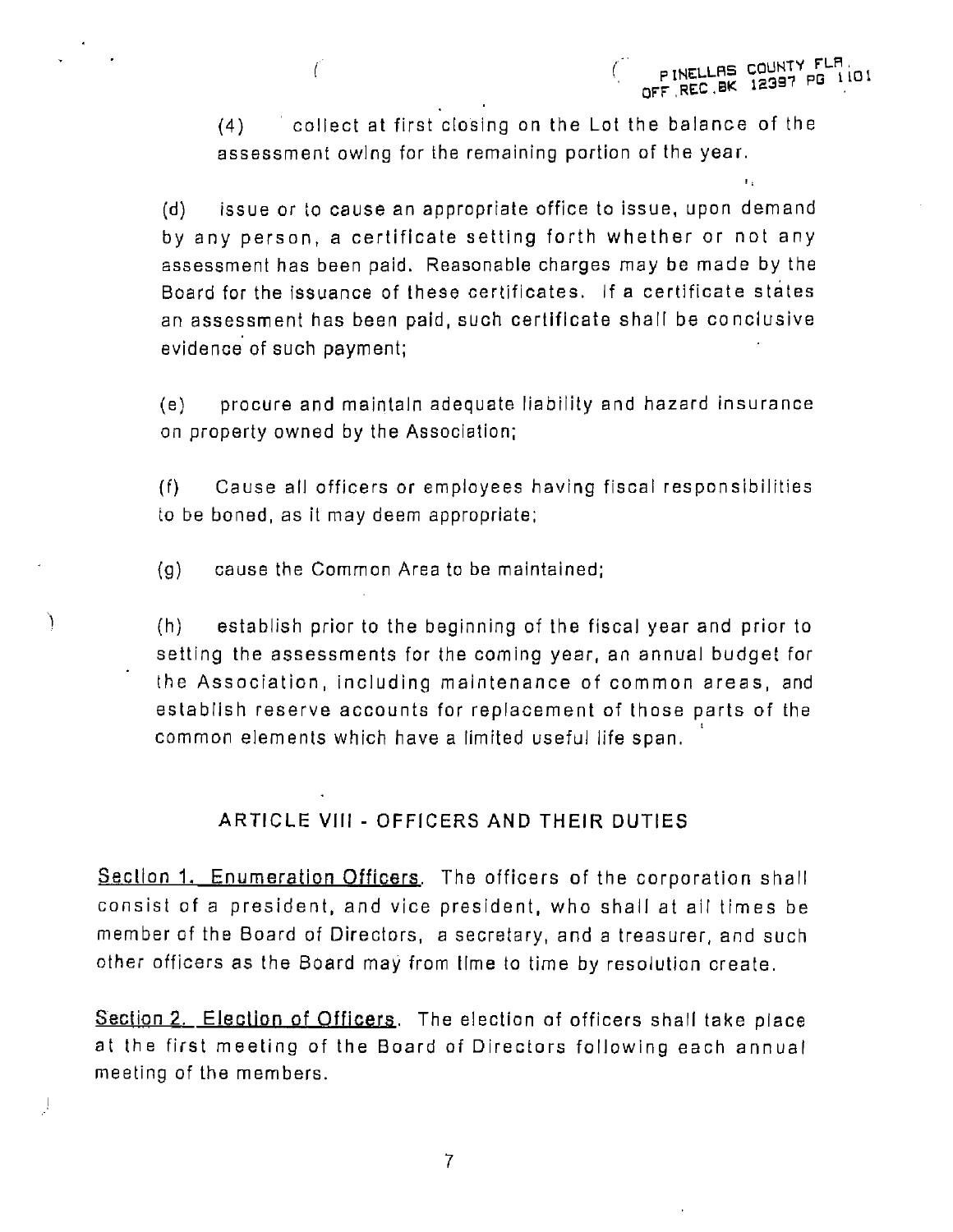Section 3. Term. The officers of this Association shall be elected annually by the Board and each shall hold office for one (1) year unless he shall sooner resign, or shall be removed, or otherwise disqualified to serve.

 $\ddotsc$ 

Ŋ

Section 4. Special Appointments. The Board may elect such other officers as the affairs af the Association may require, each of whom shall hold officer for such period, have such authority, and perform such duties as the Board may, from time ta time, determine.

Section 5. Resignation and Removal. Any officer may be removed from affice with or without cause by the Board. Any officer may resign at any time giving notice to the Board, the president or secretary. Such resignation shall take effect on the date of receipt of such notice or at any later time specified therein, and unless otherwise specified therein, the acceptance of such resignation shal! not be necessary to make it effective.

Section 6. Vacancies. A vacancy in any office may be filled by appointment by the Board. The officer appointed to such vacancy shall serve for the remainder of the term of the officer he replaced.

Section 7. Multiple Offices. The offices of secretary and treasurer may be held by the same person. No person shall simultaneously hold more than ane of any of the other offices except in the case of special offices crealed pursuant to Section 4 of this Article.

Section 8. Duties. The duties of the officers are as follows:

(a) The President, shall preside at all meeting of the Board of Directors; shall see that orders and resolutions of the Board are carried aut; shall sign all leases, mortgages, deeds, and other wrilten instruments and shall sign all checks and promissory notes.

(b) The Vice President shall act in the place and stead of the president in the event of his absence, Inability or refusal to act, and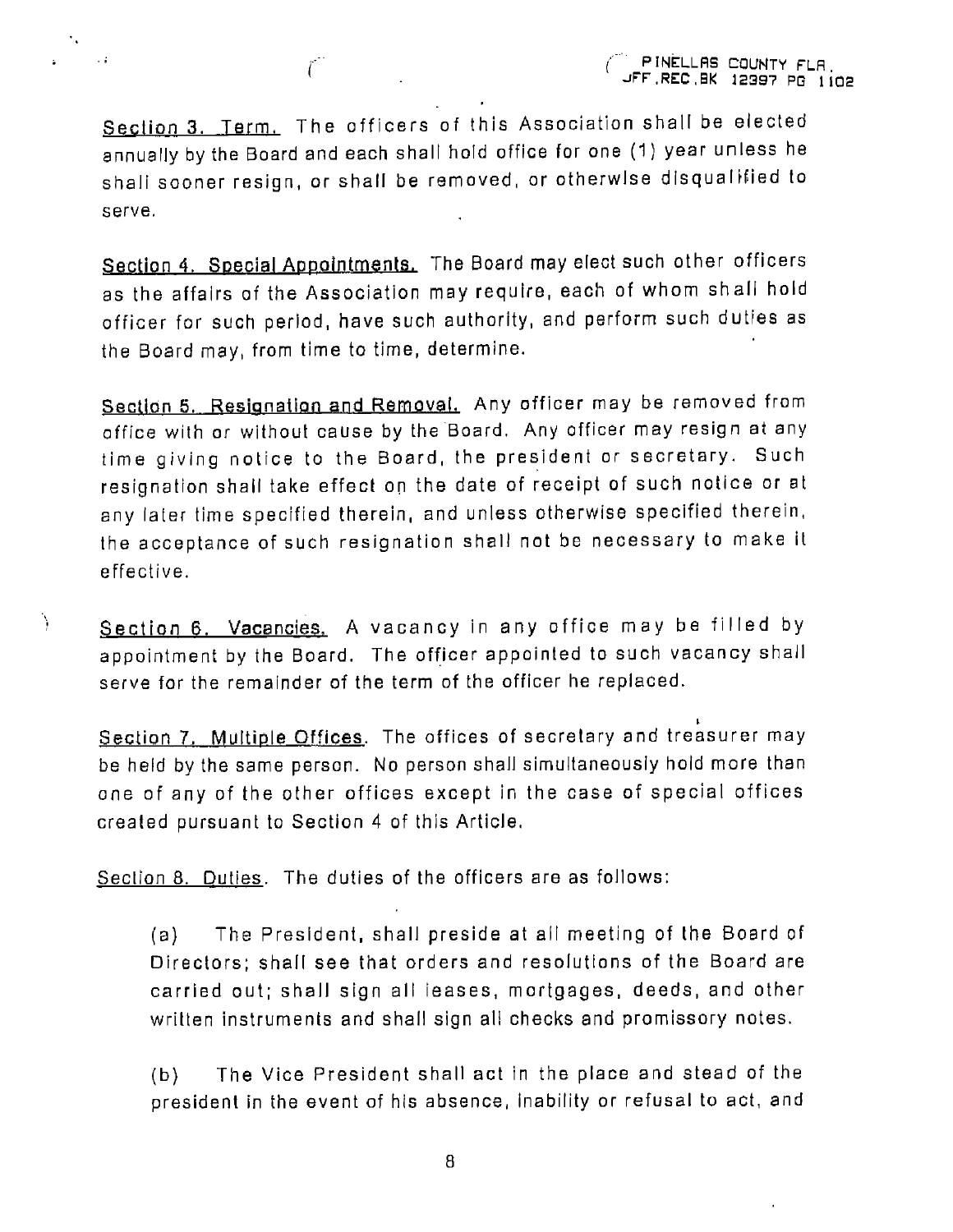$\bar{\mathbf{r}}$  .

shall exercise and discharge such other duties as may be required of him by the Board.

÷

J.

(c) The Secretary shall record the votes and keep the minutes of all meetings and proceedings of the Board and of the members, keep the corporate seal of the Association and affix It on all papers requiring said seal serve notice of meetings of the Board and of the members: keep appropriate current records showing members of the Association together with their addresses, and shall perform such other duties as required by the Board,

(d) The Treasurer shal! receive and depasit in appropriate bank account all monies of the Association and shall disburse such funds as directed by resolution of the Board of Directors; shall sign all checks and promissory notes of the Association; keep proper books of account; cause a annual audit of the Assaciation books to be made by a public accountant at the completion of each fiscal year; and shall prepare or have prepared an annual budget and a statement of income and expenditures to be presented to the membership at its regular annual meeting, and deliver a copy of each to the members.

# ARTICLE IX - COMMITTEES

The Association shall appoint an Architectural Control Committee, as provided in the Declaration, and a Nominating Committee, as provided in these by-Laws. | addition, the Board of Directors shall appotnt other committees as deemed appropriate in carrying out its purpose.

# ARTICLE X - BOOKS AND RECORDS

Section 1. The books, records and papers of the Association shall at all times during reasonable business hours, be subject to inspection by any member. The Declaration, the Articles of Incorporation and the By-Laws of the Association shall be available for inspection by any member at the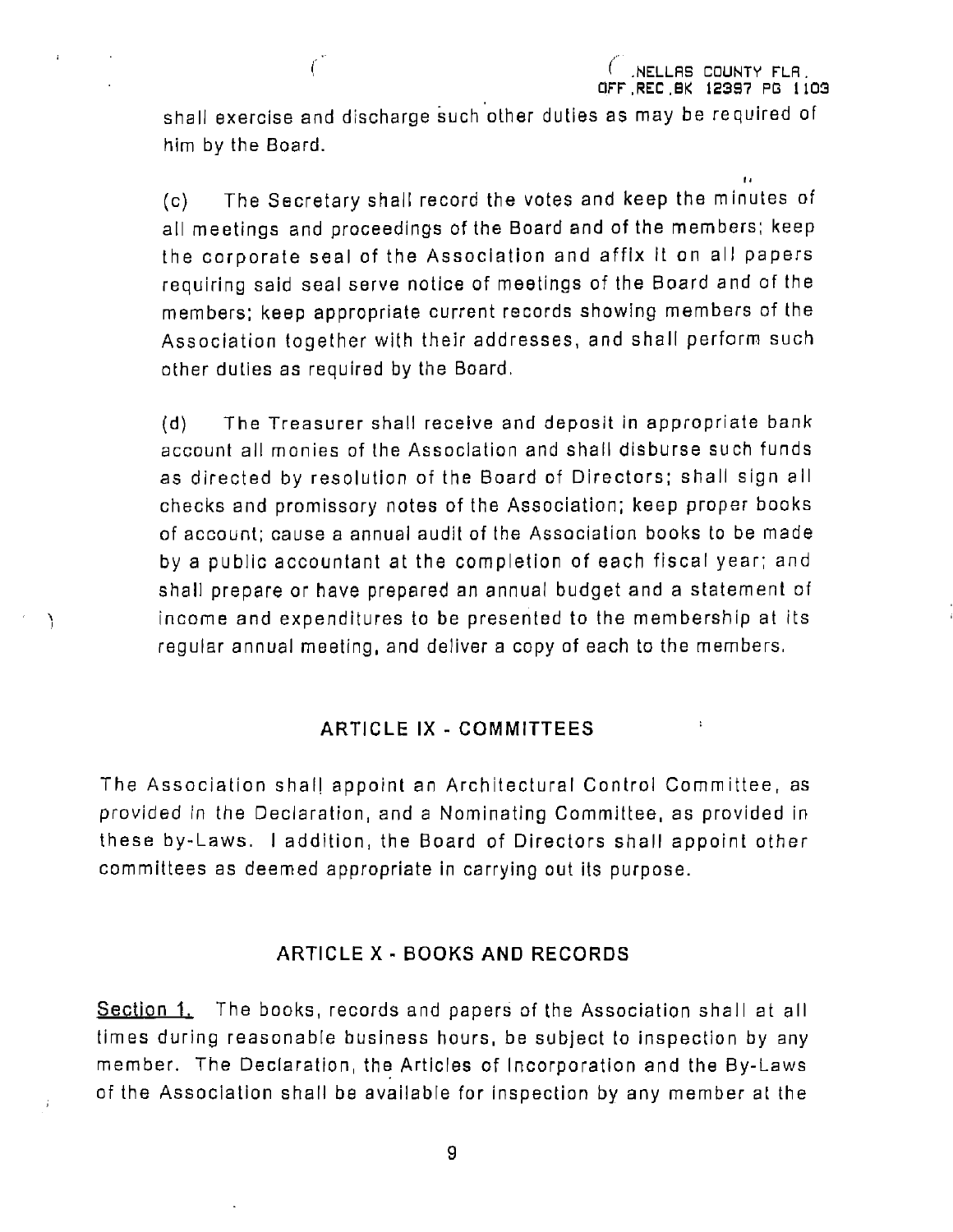principal office of the Association, where copies may be purchased at reasonable cost.

ť

١

 $\mathbf{I}$ 

PINELLAS CO

 $\mathbf{f}(\mathbf{x})$ 

Section 2. Minutes of all meeting of the members and of the Board of Directors shall be kept in a businesslike manner and shall be available for inspection by members, or their authorized representatives, and Board Members at reasonable times. The Association shall retain these minutes for at least 7 years.

Section 3. The Association shall maintain each of the following items, when applicable, which shall constitute the official records of the Association:

(a) A copy of the plans, permits, and warranties for the improvements to the Common Area, but not including the construction drawings of the individual homes and lots.

(b) A copy of the By-Laws of the homeowner's assaciation, and of each amendment thereto.

(d) Accopy of the current rules of the homeowner's association.

(e) A book or books that contain the minutes of all of the homeowner's association, af the Board of Directors and of members, which minutes shall be retained for a period of not less than 7 years.

(f) A current copy of any management agreement, lease, or other contract to which the homeowner's association is a party of under the homeowner's association or the parcel owners have an obligatian or responsibllity.

(i) Accounting records for the homeowner's association and separate accounting record for each parcel, according to generally accepted accounting principals. All accounting records shall be maintained for a period of not less than 7 years. The accounting records shall be open to Inspection by members of their authorized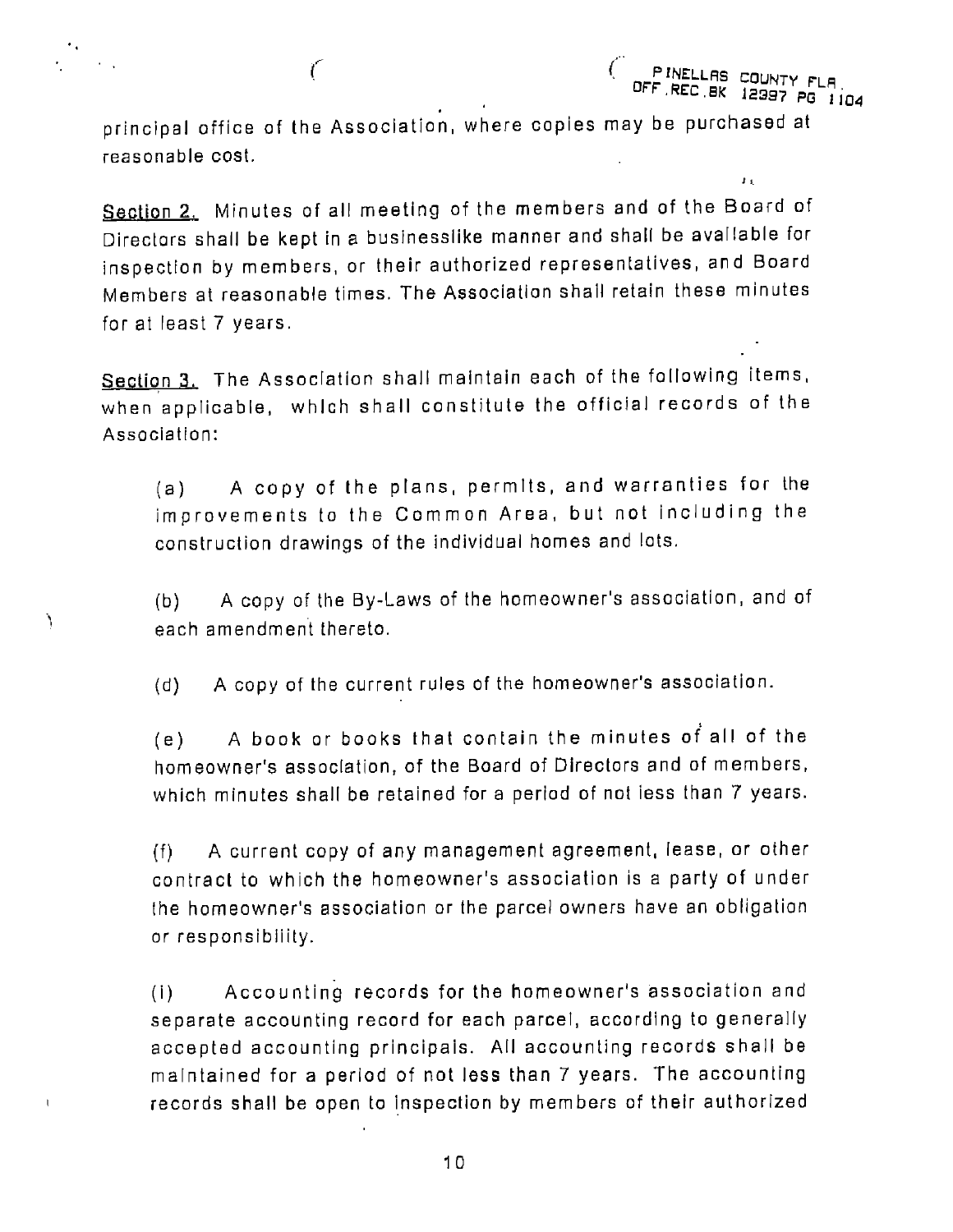Ì

representatives at reasonable times. The failure of the homeowner's association to permit Inspection of its accounting records by member or their authorized representatives, entitles any 'person prevailing in an enforcement action to recover reasonable attorney's fees from the person in control of the books and records who, directly or indirectly, knowingly denied access to the books and records for inspection, The accounting records shall include, but are not limited to:

eo

- (1) Accurate, itemized, and detailed records of all receipts and expenditures.
- (2) A current account and a periodic statement of the account for each member of the homeowners' association, designating the name of the member, the due date and amount of each assessment, the amount paid upon the account, and the balance due.
- (3) All audits, reviews, accounting statements and financial reports of the homeowner's association.
- (4) All contracts for work to be performed. Bids for work to be performed shall also be considered afficiai records and shall be maintained for a period of 1 year.

# ARTICLE XI - ASSESSMENTS

As more fully provided in the Declaration each member is obligated to pay to the Association all assessments as listed in the Declaration, which are secured by continuing lien upon the property against which the assessment is made. Any assessments which are not paid when due shall be delinquent. If the assessment is not paid within thirty (30) days after the due date, the assessment shall bear interest at the rate of eighteen percent annum (18%) and the Association may bring an action at law against the Owner personally obligated to pay same or foreclose the lien against the property, and interest, costs, and reasonable attorney's fees af any such action shall be added to the amount of such assessment, provided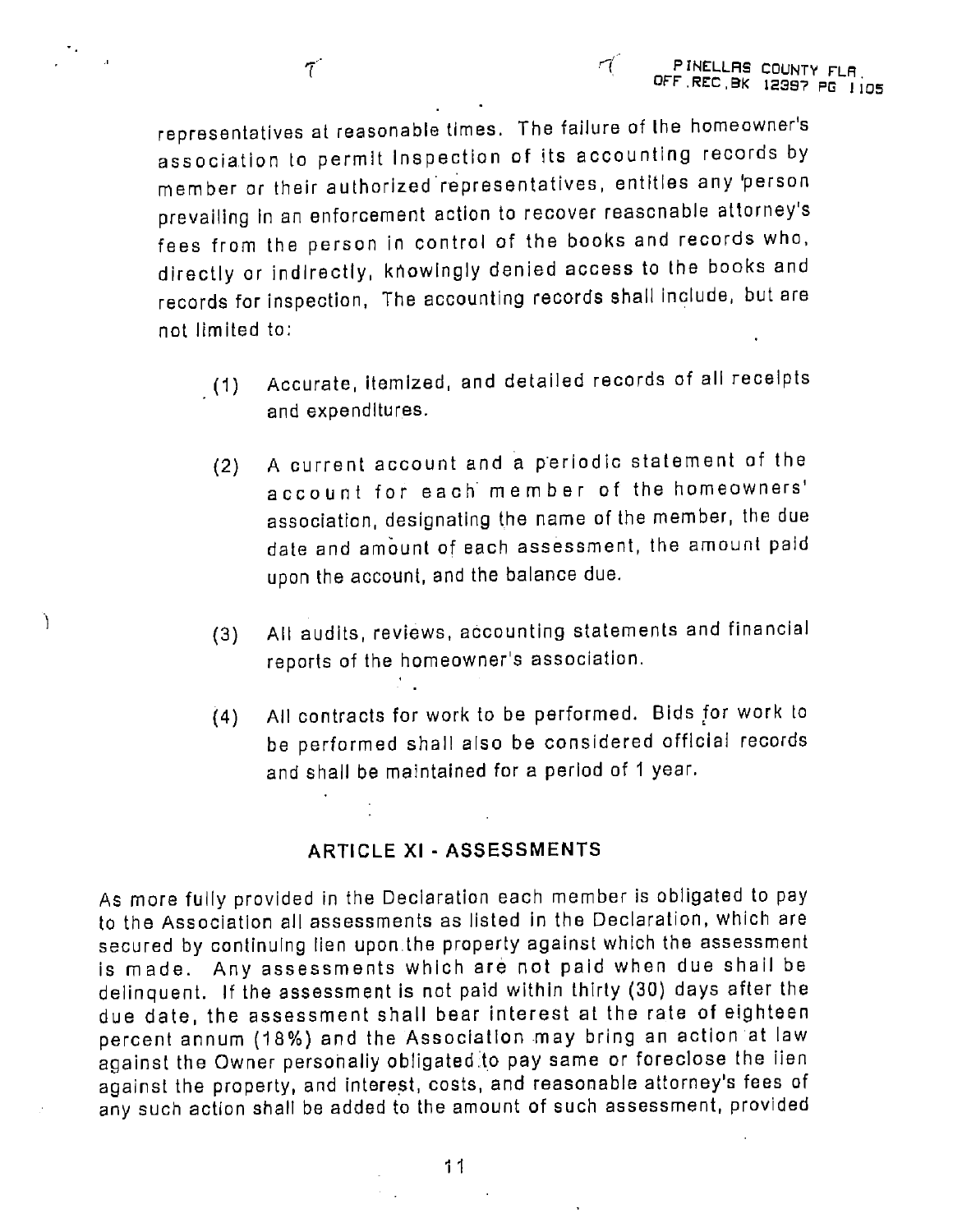however, in na event shall this interest rate exceed the maximum allowable by law. No Owner may waive or otherwise escape liability for the assessments provided for herein by non-use of the Common Area or abandonment of his Lot.

# ARTICLE XII - CORPORATE SEAL

The Association shall have a seal in circular form having within its circumference the words: Keystone Homeowners' Association, Inc. and within the center the word "Florida Not For Profit".

### ARTICLE XHI - AMENDMENTS

Section 1. These By-Laws may be amended, at a regular or special meeting of the members, by a vote of a majority of a quorum of members present in person or by proxy, except that the Federal Hausing Administration or the Veterans Administration shall have the right to veto amendments while there is Class B Membership.

Section 2. In the case of any conflict between the Articles of Incorporation and these By-Laws, the Articles shall control; and in the case of any conflict between the Declaration and these By-Laws, the Declaration shall control:

#### ARTICLE XIV - MISCELLANEOUS

The fiscal year.of the Association shall begin on the first day of January and end on the 31 day of December of every year, except that the first fiscal year shall begin on the date of incorporation.